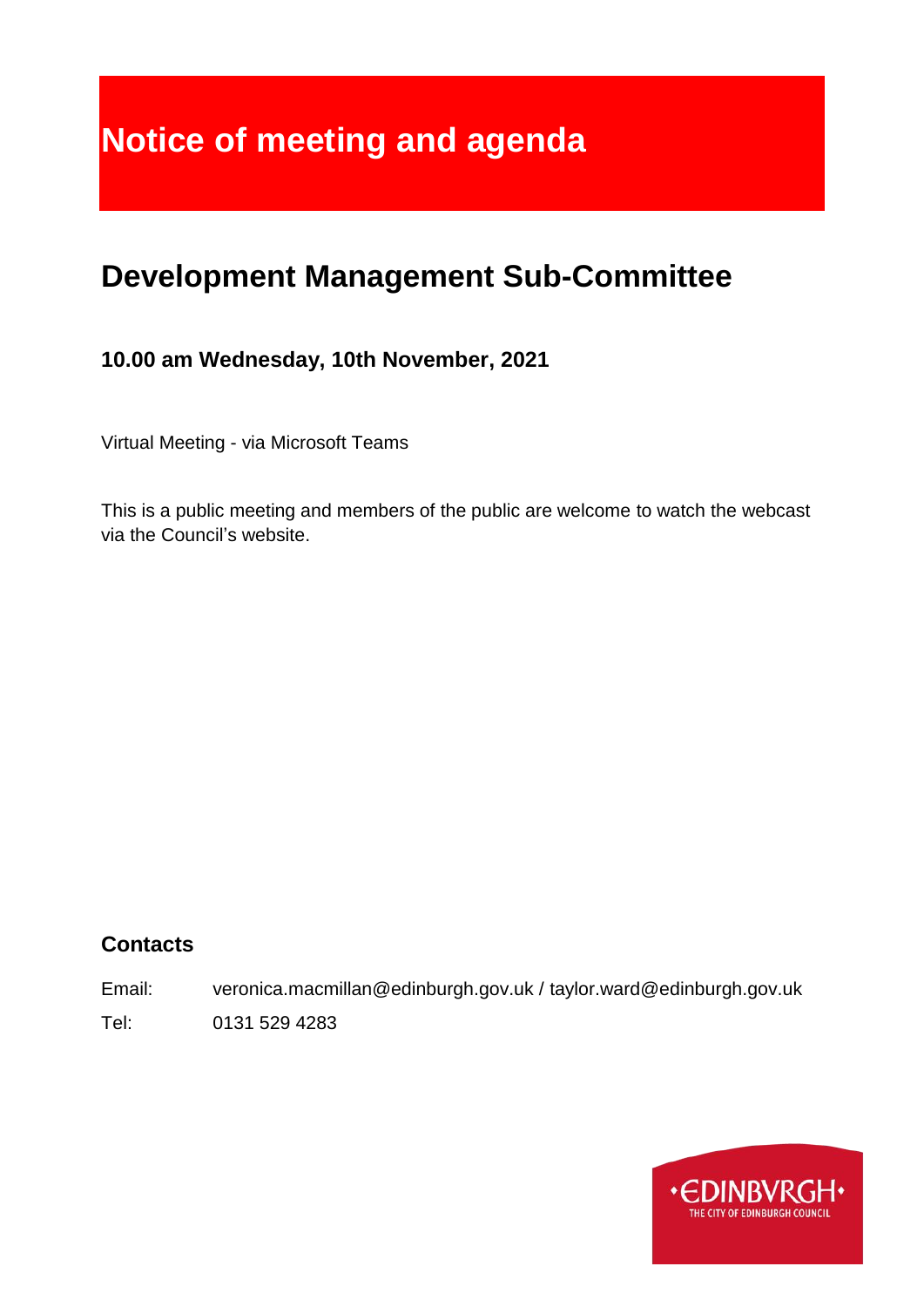#### **1. Order of business**

#### **1.1** Order of Business

- 1.1 Including any notices of motion, hearing requests from ward councillors and any other items of business submitted as urgent for consideration at the meeting.
- 1.2 Any member of the Council can request a Hearing if an item raises a local issue affecting their ward. Members of the Sub-Committee can request a presentation on any items in part 4 or 5 of the agenda. Members must advise Committee Services of their request by no later than **1.00pm on Monday 8 November 2021** (see contact details in the further information section at the end of this agenda).
- 1.3 If a member of the Council has submitted a written request for a hearing to be held on an application that raises a local issue affecting their ward, the Development Management Sub-Committee will decide after receiving a presentation on the application whether or not to hold a hearing based on the information submitted. All requests for hearings will be notified to members prior to the meeting.

#### **2. Declaration of interests**

**2.1** Declaration of interests

Members should declare any financial and non-financial interests they have in the items of business for consideration, identifying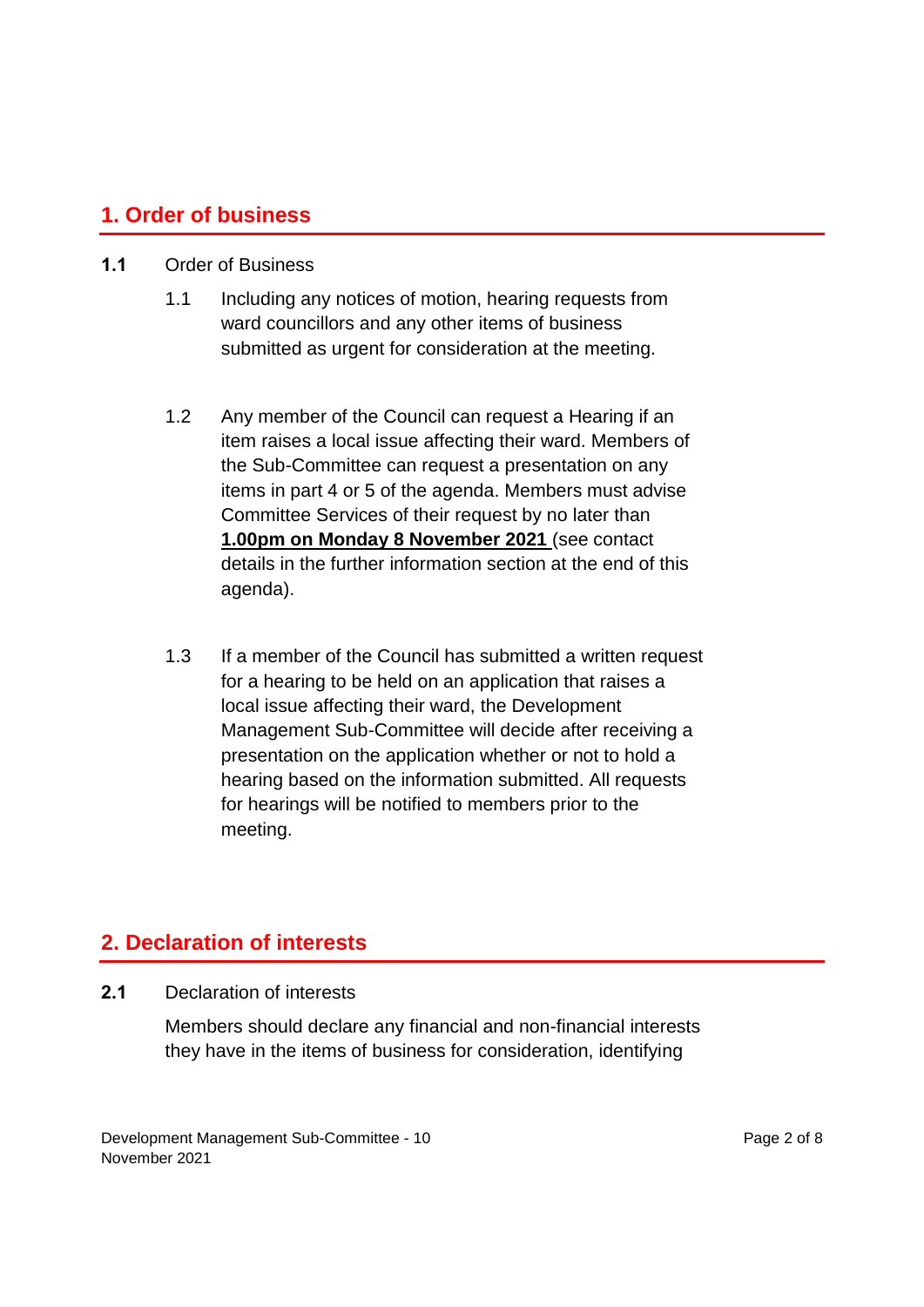the relevant agenda item and the nature of their interest.

## **3. Minutes**

| 3.1 | <b>Minutes</b>                                                                                                           | $9 - 16$ |
|-----|--------------------------------------------------------------------------------------------------------------------------|----------|
|     | Minutes of Previous Meeting of Development Management Sub-<br>Committee of 27 October 2021 – submitted for approval as a |          |
|     | correct record                                                                                                           |          |

## **4. General Applications, Miscellaneous Business and Pre-Application Reports**

**The key issues for the Pre-Application reports and the recommendation by the Chief Planning Officer or other Chief Officers detailed in their reports on applications will be approved without debate unless the Clerk to the meeting indicates otherwise during "Order of Business" at item 1.** 

- **4.1** Report for forthcoming application by Tarmac for Proposal of Application Notice at Land 60 Metres South of 69, Baird Road, Raitho - Proposed mixed use development comprising mixed residential housing, private and affordable dwellings, retirement living apartments, care home, community hub including retail/village, hall/library and tourism lodges - application no. 21/05023/PAN - Report by the Chief Planning Officer – Report by the Chief Planning Officer 17 - 24
- **4.2** Report for forthcoming application by Watkin Jones Group / New Mart Road Limited for Proposal of Application Notice at Site 117 Metres Southwest of 6, New Market Road, Edinburgh application no 21/04830/PAN – Report by the Chief Planning **Officer** 25 - 32
- **4.3** 3 Brae Park, Edinburgh Alterations to combine upper and lower properties to form one dwelling, including two storey rear 33 - 44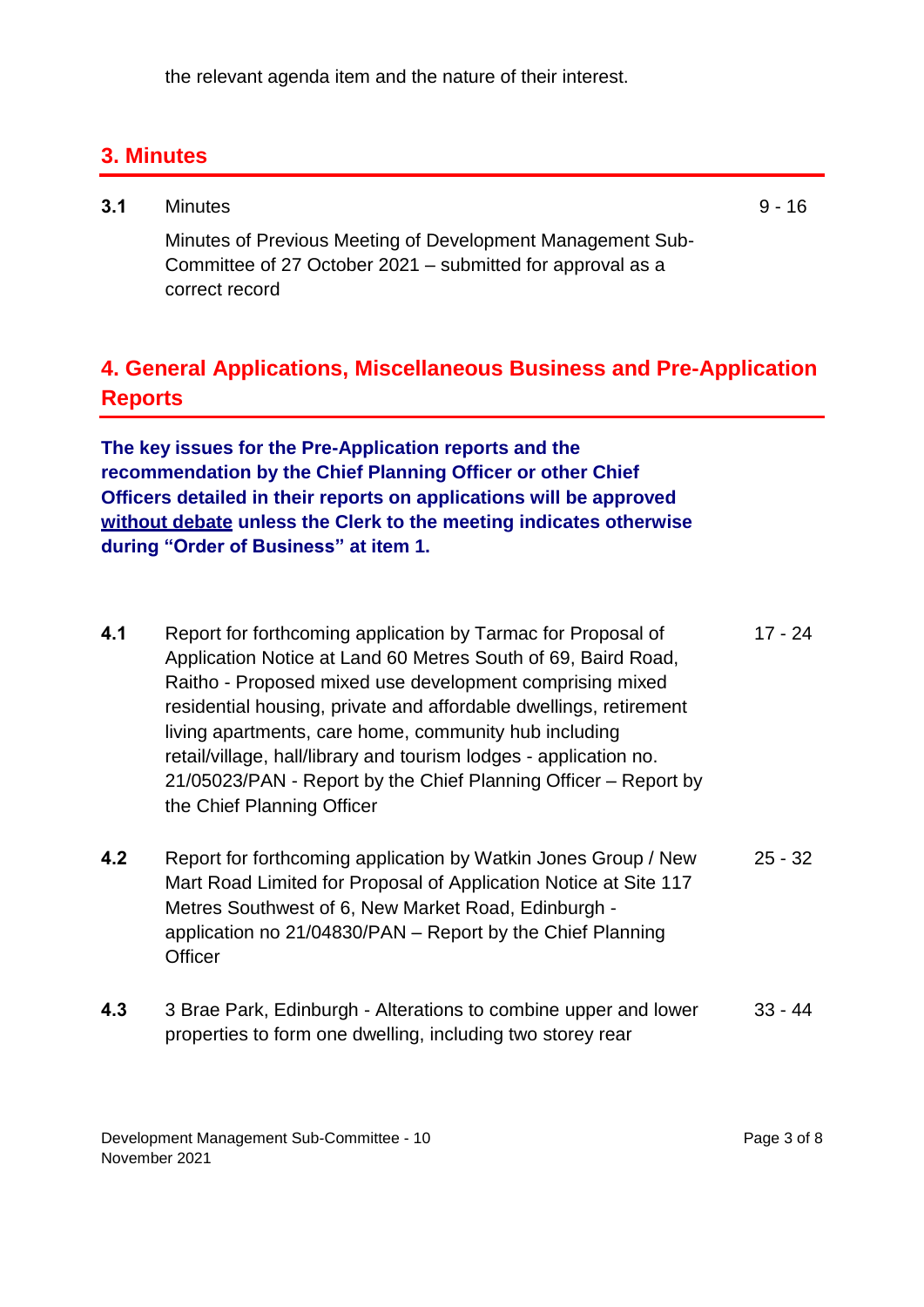extension - application no. 21/02977/FUL It is recommended that this application be **GRANTED**.

**4.4** 46 Dreghorn Link, Edinburgh - New non-illum Starbucks letters fitted centrally over windows, refurbished non-illum Starbucks ali panel - to replace existing on post sign, new int-illum Starbucks 1700m monument sign, refurbished int-illum Starbucks totem cladding, new non-illum Starbucks banner frame (as amended) application no. 21/04200/ADV- Report by the Chief Planning **Officer** It is recommended that this application be **GRANTED.** 45 - 52 **4.5** 19 King's Stables Lane, Edinburgh - Retrospective change of use from residential dwelling to short-term let - application no. 21/04825/FUL – Report by the Chief Planning Officer It is recommended that this application be **GRANTED.** 53 - 64 **4.6** GF 23 Manor Place, Edinburgh - Alterations to office building including change of rear garage to office space, new windows and cladding to rear mews building - application no. 21/03505/FUL – Report by the Chief Planning Officer It is recommended that this application be **GRANTED.** 65 - 78 **4.7** GF, 23 Manor Place, Edinburgh - Alterations to existing office building including change of rear garage to office space, new windows and cladding to rear mews building - application no 21/03504/LBC – Report by the Chief Planning Officer It is recommended that this application be **GRANTED.** 79 - 88 **4.8** 30 Semple Street, Edinburgh - Refurbishment, extensions, new 89 - 118

facade treatments and associated works - application no.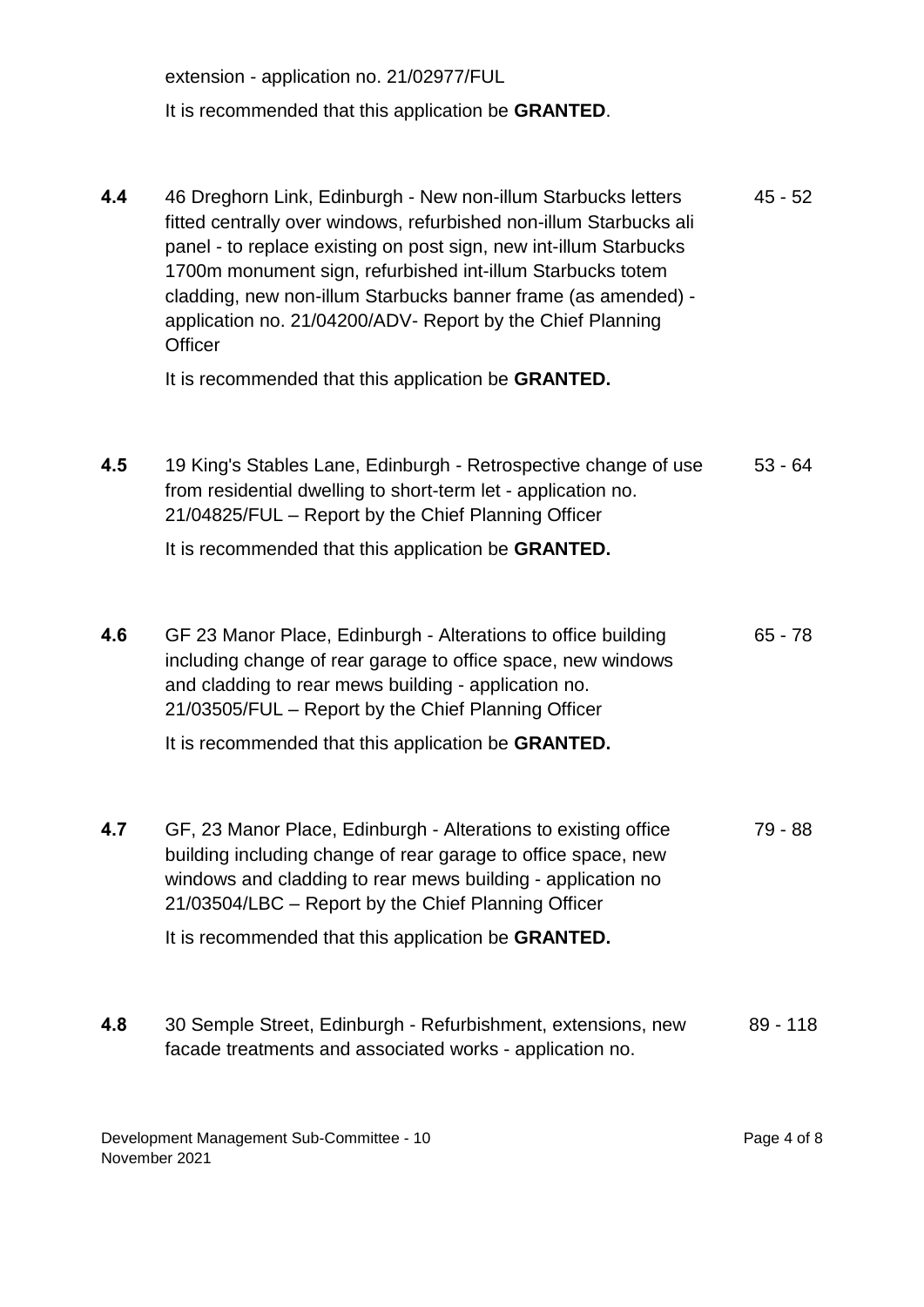21/02830/FUL – Report by the Chief Planning Officer It is recommended that this application be **GRANTED.**

**4.9** Flat 25, 3 Western Harbour Way, Edinburgh - Subdivide flatted dwelling to form 2x flatted dwellings - application no. 20/05307/FUL – Report by the Chief Planning Officer 119 - 126

It is recommended that this application be **GRANTED.**

## **5. Returning Applications**

**These applications have been discussed previously by the Sub-Committee. A decision to grant, refuse or continue consideration will be made following a presentation by the Chief Planning Officer and discussion on each item.**

**5.1** 7 Redhall House Drive, Edinburgh - Alteration and conversion of existing building to form six duplex apartment, the erection of a detached garage block accommodating six garages and the erection of two detached dwelling houses with all associated site development works and landscaping - application no. 18/09642/FUL – report by the Chief Planning Officer 127 - 130

It is recommended that this application be **GRANTED.**

### **6. Applications for Hearing**

**The Chief Planning Officer has identified the following applications as meeting the criteria for Hearings. The protocol note by the Head of Strategy and Insight sets out the procedure for the hearing.**

**6.1** None.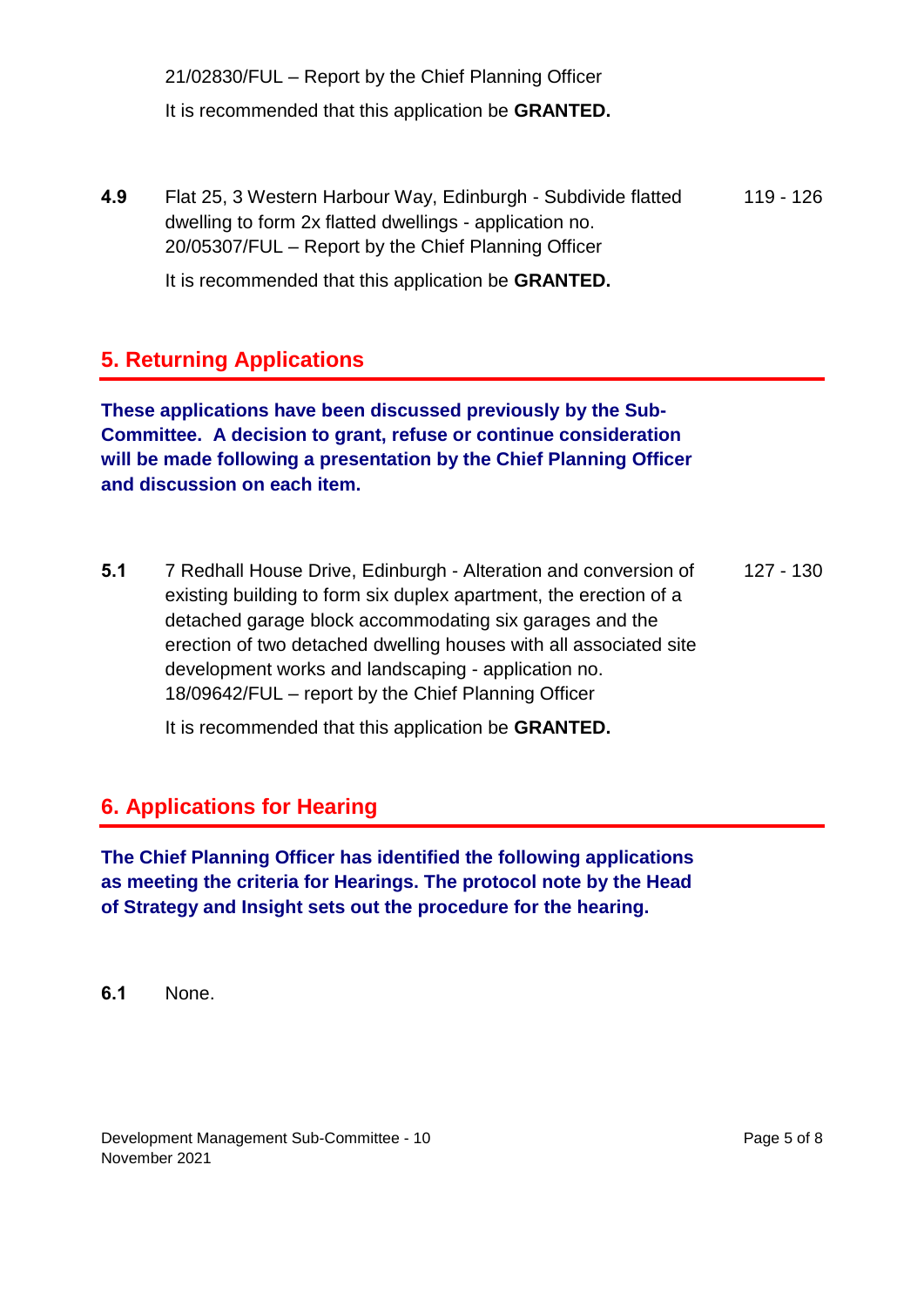## **7. Applications for Detailed Presentation**

**The Chief Planning Officer has identified the following applications for detailed presentation to the Sub-Committee. A decision to grant, refuse or continue consideration will be made following the presentation and discussion on each item.**

**7.1** East Princes Street Gardens, Edinburgh - Erection of Edinburgh's Christmas at East Princes Street Gardens and the Mound Precinct including Christmas market stalls, fairground rides associated site office, stores and ancillary facilities (proposed for 1 year 2021-2022 and variation on Ref: 20/03707/FUL) application no. 21/04953/FUL – Report by the Chief Planning **Officer** 131 - 154

It is recommended that this application be **GRANTED.**

**7.2** George Street, Edinburgh - Erection of Edinburgh's Christmas at George Street including an ice rink, Christmas market stalls associated site offices, stores and ancillary facilities (Proposed Application for one year 2021 - 2022 & variation on granted planning permission Ref: 20/03708/FUL) - application no. 21/04950/FUL – Report by the Chief Planning Officer 155 - 174

It is recommended that this application be **GRANTED**.

**7.3** West Princes Street Gardens, Edinburgh - Erection of Edinburgh's Christmas at West Princes Street Gardens including Christmas market stalls, fairground rides, Santa's grotto, Christmas tree maze, associated site offices, stores, and ancillary facilities (Proposed for one year 2021 - 2022) - application no. 21/04954/FUL – Report by the Chief Planning Officer 175 - 196

It is recommended that this application be **GRANTED.**

## **8. Returning Applications Following Site Visit**

Development Management Sub-Committee - 10 November 2021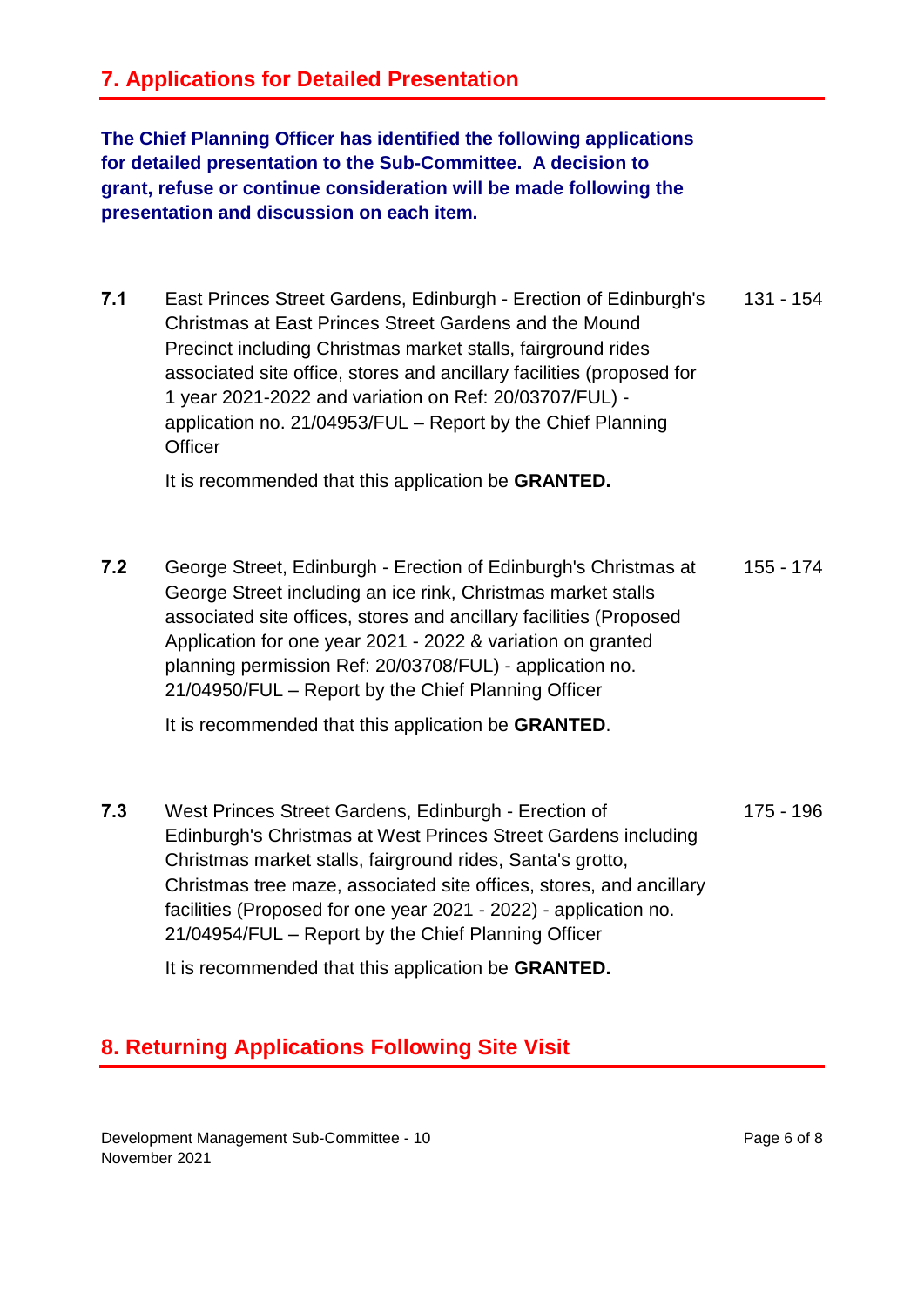**These applications have been discussed at a previous meeting of the Sub-Committee and were continued to allow members to visit the sites. A decision to grant, refuse or continue consideration will be made following a presentation by the Chief Planning Officer and discussion on each item.**

**8.1** None.

#### **Nick Smith**

Service Director – Legal and Assurance

#### **Committee Members**

Councillors Councillor Neil Gardiner (Convener), Councillor Maureen Child (Vice-Convener), Councillor Chas Booth, Councillor Lezley Marion Cameron, Councillor Denis Dixon, Councillor George Gordon, Councillor Max Mitchell, Councillor Joanna Mowat, Councillor Hal Osler, Councillor Cameron Rose and Councillor Alex Staniforth

#### **Information about the Development Management Sub-Committee**

The Development Management Sub-Committee consists of 11 Councillors and is appointed by the City of Edinburgh Council.

#### **Further information**

If you have any questions about the agenda or meeting arrangements, please contact Veronica Macmillan, Committee Services, City of Edinburgh Council, Business Centre 2.1, Waverley Court, 4 East Market Street, Edinburgh EH8 8BG, Tel 0131 529 4283 , email veronica.macmillan@edinburgh.gov.uk /taylor.ward@edinburgh.gov.uk.

The agenda, minutes and public reports for this meeting and all the main Council committees can be viewed online by going to [www.edinburgh.gov.uk/cpol.](http://www.edinburgh.gov.uk/cpol)

#### **Webcasting of Council meetings**

Please note this meeting may be filmed for live and subsequent broadcast via the Council's internet site – at the start of the meeting the Convener will confirm if all or part of the meeting is being filmed.